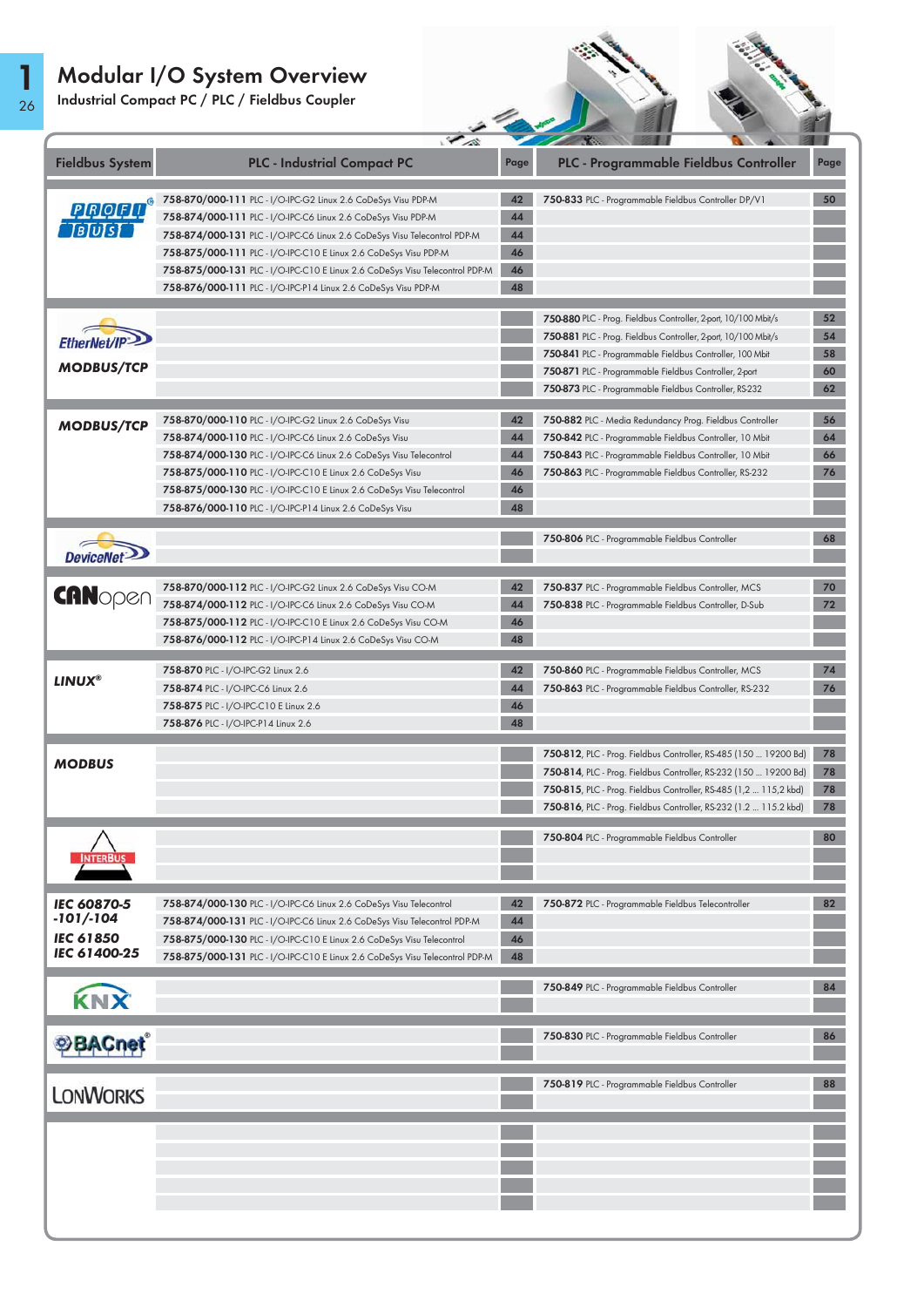

| <b>Fieldbus System</b>            | <b>Fieldbus Coupler</b>                              | Page |
|-----------------------------------|------------------------------------------------------|------|
|                                   | 750-340                                              |      |
| PROFI                             | Fieldbus Coupler, 100 Mbits                          | 98   |
| <b>TNTETTT</b>                    | 750-370                                              | 100  |
|                                   | Fieldbus Coupler, 2-port, 100 Mbits                  |      |
|                                   |                                                      |      |
|                                   | 750-303                                              | 102  |
| <b>PROFIT</b> ®<br><b>TBTUTST</b> | DP/FMS Fieldbus Coupler, 12 Mbaud<br>750-333         | 104  |
|                                   | DP/V1 Fieldbus Coupler, 12 Mbaud<br>750-343          | 106  |
|                                   | DP ECO Fieldbus Coupler, 12 Mbaud<br>750-331         | 108  |
|                                   | Fieldbus Coupler with fiber optic plug 1,5 Mbaud     |      |
|                                   |                                                      |      |
|                                   | 750-341                                              | 110  |
| <b>EtherNet/IP</b>                | Fieldbus Coupler, 100 Mbits<br>750-352               |      |
|                                   | Fieldbus Coupler, 10/100 Mbits                       | 114  |
| <b>MODBUS/TCP</b>                 | 750-352/020-000<br>Fieldbus Coupler, 100 Mbits       | 116  |
|                                   |                                                      |      |
|                                   |                                                      |      |
| <b>MODBUS/TCP</b>                 | 750-342                                              | 112  |
|                                   | Fieldbus Coupler, 10 Mbits                           |      |
|                                   |                                                      |      |
|                                   | 750-354                                              |      |
| Ether <b>CAT</b>                  | Fieldbus Coupler, 100 Mbit/s                         | 118  |
| Conformance tested                |                                                      |      |
|                                   |                                                      |      |
|                                   | 750-306<br>Fieldbus Coupler                          | 120  |
| <b>DeviceNet</b>                  | 750-346<br><b>ECO Fieldbus Coupler</b>               | 122  |
|                                   |                                                      |      |
|                                   |                                                      |      |
|                                   | 750-307                                              | 124  |
| <b>CAN</b> open                   | Fieldbus Coupler<br>750-337                          |      |
|                                   | Fieldbus Coupler                                     | 126  |
|                                   | 750-338<br>Fieldbus Coupler, D-Sub                   | 128  |
|                                   | 750-347<br><b>ECO Fieldbus Coupler</b>               | 130  |
|                                   | 750-348                                              | 132  |
|                                   | ECO Fieldbus Coupler, D-Sub                          |      |
|                                   |                                                      |      |
|                                   | 750-351                                              | 134  |
| <i><b>III</b> SERCOS</i>          | Fieldbus Coupler, 2-port, 100 Mbits                  |      |
|                                   |                                                      |      |
| <b>MODBUS</b>                     | 750-312, Fieldbus Coupler                            | 136  |
|                                   | RS-485 (150  19200 Bd)<br>750-314, Fieldbus Coupler  | 136  |
|                                   | RS-232 (150  19200 Bd)<br>750-315, Fieldbus Coupler  |      |
|                                   | RS-485 (1,2  115,2 kbd)<br>750-316, Fieldbus Coupler | 136  |
|                                   | RS-232 (1.2  115.2 kbd)                              | 136  |
|                                   |                                                      |      |
|                                   |                                                      |      |
|                                   |                                                      |      |
|                                   |                                                      |      |



| <b>Fieldbus System</b> | <b>Fieldbus Coupler</b>                           | Page |
|------------------------|---------------------------------------------------|------|
|                        |                                                   |      |
|                        | 750-304<br>Fieldbus Coupler                       | 138  |
|                        | 750-344<br>ECO Fieldbus Coupler, 500 kbaud        | 140  |
|                        | 750-345<br>ECO Fieldbus Coupler, 2 Mbaud          | 142  |
|                        | 750-334<br>Fieldbus Coupler with fiber optic plug | 144  |
|                        |                                                   |      |
| $CC$ -Link             | 750-310<br>Fieldbus Coupler                       | 146  |
|                        |                                                   |      |
|                        |                                                   |      |
| <b>CAL</b>             | 750-305<br><b>Fieldbus Coupler</b>                | 148  |
|                        |                                                   |      |
|                        |                                                   |      |
| <b>II/O-LIGHTBUS</b>   | 750-300<br>Fieldbus Coupler                       | 150  |
|                        | 750-320<br>Fieldbus Coupler                       | 152  |
|                        |                                                   |      |
| <b>LONWORKS</b>        | 750-319<br>Fieldbus Coupler                       | 154  |
|                        | 750-319/004-000<br>Fieldbus Coupler               | 156  |
|                        |                                                   |      |
|                        |                                                   |      |
|                        |                                                   |      |



٠ a.

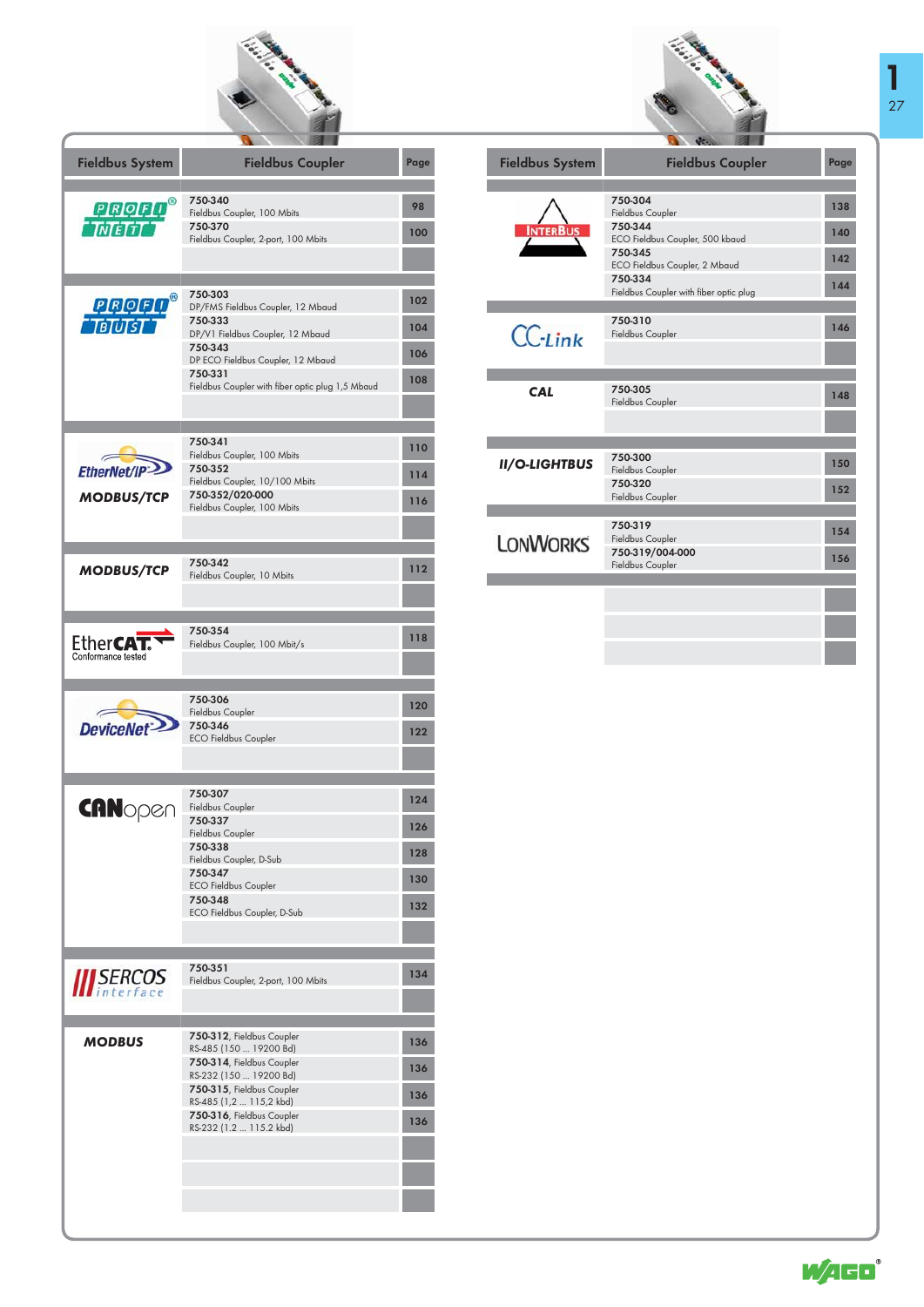28

1

| <b>Digital Inputs</b>              |                                                                                                                                                                                                                                                                                                                                                                                                                                                                                                     |                                        |                                                                                                                                                                                                                                                                                                                                                                                                                                                                                                                         |                                                      |                                                                                                                                                                                                                                                                                                                                                                                                                                                                          |                                                                |                                                                                                                                                                                                                                     |                                 |
|------------------------------------|-----------------------------------------------------------------------------------------------------------------------------------------------------------------------------------------------------------------------------------------------------------------------------------------------------------------------------------------------------------------------------------------------------------------------------------------------------------------------------------------------------|----------------------------------------|-------------------------------------------------------------------------------------------------------------------------------------------------------------------------------------------------------------------------------------------------------------------------------------------------------------------------------------------------------------------------------------------------------------------------------------------------------------------------------------------------------------------------|------------------------------------------------------|--------------------------------------------------------------------------------------------------------------------------------------------------------------------------------------------------------------------------------------------------------------------------------------------------------------------------------------------------------------------------------------------------------------------------------------------------------------------------|----------------------------------------------------------------|-------------------------------------------------------------------------------------------------------------------------------------------------------------------------------------------------------------------------------------|---------------------------------|
| <b>Function</b>                    | 2-Channel Digital Input Rage 4-Channel Digital Input                                                                                                                                                                                                                                                                                                                                                                                                                                                |                                        |                                                                                                                                                                                                                                                                                                                                                                                                                                                                                                                         |                                                      | Page 8-Channel Digital Input                                                                                                                                                                                                                                                                                                                                                                                                                                             | Page                                                           | 16-Channel Digital Input Page                                                                                                                                                                                                       |                                 |
| 5 VDC                              |                                                                                                                                                                                                                                                                                                                                                                                                                                                                                                     |                                        | 750-414<br>0.2 ms, high-side switch.                                                                                                                                                                                                                                                                                                                                                                                                                                                                                    | 160                                                  |                                                                                                                                                                                                                                                                                                                                                                                                                                                                          |                                                                |                                                                                                                                                                                                                                     |                                 |
| 5/12 VDC                           |                                                                                                                                                                                                                                                                                                                                                                                                                                                                                                     |                                        |                                                                                                                                                                                                                                                                                                                                                                                                                                                                                                                         |                                                      | 753-434 (5  14 V DC)<br>0.2 ms, high-side switch.                                                                                                                                                                                                                                                                                                                                                                                                                        | 161                                                            |                                                                                                                                                                                                                                     |                                 |
| <b>24 VDC</b>                      | 750-400 / 753-400<br>3.0 ms, high-side switch.<br>750-401 / 753-401<br>0.2 ms, high-side switch.<br>750-410 / 753-410 3.0 ms, high-<br>side switch., proximity switch<br>750-411 / 753-411 0.2 ms, high-<br>side switch., proximity switch<br>750-418 / 753-418 3.0 ms, high-<br>side switch., diagnostics, acknol.<br>750-421 / 753-421 3.0 ms, high-<br>side switch., diagnostics<br>750-425 / 753-425, NAMUR<br>Proximity switch acc. to DIN EN 50227<br>750-424 / 753-424<br>Intruder detection | 162<br>162<br>163<br>164<br>191<br>192 | 750-402 / 753-402<br>3.0 ms, high-side switch.<br>750-403 / 753-403<br>0.2 ms, high-side switch.<br>750-432 / 753-432<br>3.0 ms, high-side switch.<br>750-433 / 753-433<br>0.2 ms, high-side switch.<br>750-422 / 753-422<br>Pulse extension, 10 ms<br>750-408 / 753-408<br>3.0 ms, low-side switch.<br>750-409 / 753-409<br>0.2 ms, low-side switch.<br>750-1420<br>3.0 ms, high-side switch.<br>750-1421<br>0.2 ms, high-side switch.<br>750-1422<br>3.0 ms, low-side switch.<br>750-1423<br>0.2 ms, low-side switch. | 165<br>165<br>166<br>167<br>168<br>168<br>169<br>170 | 750-430 / 753-430<br>3.0 ms, high-side switch.<br>750-431 / 753-431<br>0.2 ms, high-side switch.<br>750-436 / 753-436<br>3.0 ms, low-side switch.<br>750-437 / 753-437<br>0.2 ms, low-side switch.<br>750-1415<br>3.0 ms, high-side switch.<br>750-1416<br>0.2 ms, high-side switch.<br>750-1417<br>3.0 ms, low-side switch.<br>750-1418<br>0.2 ms, low-side switch.<br>8-Channel Digital Input/Output<br>750-1502<br>0.5 A, high-side switch., ribbon cable<br>750-1506 | 17<br>17<br>17 <sup>1</sup><br>175<br>176<br>176<br>173<br>174 | 750-1400<br>3.0 ms, high-side switch., ribbon cable<br>750-1405<br>3.0 ms, high-side switch.<br>750-1406<br>0.2 ms, high-side switch.<br>750-1402<br>3.0 ms, low-side switch., ribbon cable<br>750-1407<br>3.0 ms, low-side switch. | 177<br>178<br>178<br>179<br>180 |
| <b>24 V AC/DC</b><br>42 V AC/DC    |                                                                                                                                                                                                                                                                                                                                                                                                                                                                                                     |                                        | 750-415 / 753-415<br>20 <sub>ms</sub><br>750-423 / 753-423<br>50 ms, power jumper contacts<br>750-428 / 753-428<br>$20$ ms                                                                                                                                                                                                                                                                                                                                                                                              | 181<br>182<br>183                                    | 0.5 A, high-side switch.                                                                                                                                                                                                                                                                                                                                                                                                                                                 |                                                                |                                                                                                                                                                                                                                     |                                 |
| <b>48 VDC</b>                      | 750-412 / 753-412<br>3.0 ms, high-side switch.                                                                                                                                                                                                                                                                                                                                                                                                                                                      | 184                                    |                                                                                                                                                                                                                                                                                                                                                                                                                                                                                                                         |                                                      |                                                                                                                                                                                                                                                                                                                                                                                                                                                                          |                                                                |                                                                                                                                                                                                                                     |                                 |
| 60 VDC                             | 753-429<br>3.0 ms, high-side switch.                                                                                                                                                                                                                                                                                                                                                                                                                                                                | 185                                    |                                                                                                                                                                                                                                                                                                                                                                                                                                                                                                                         |                                                      |                                                                                                                                                                                                                                                                                                                                                                                                                                                                          |                                                                |                                                                                                                                                                                                                                     |                                 |
| <b>110 VDC</b>                     | 750-427 / 753-427<br>3.0 ms, high-side switch. or low-side switch                                                                                                                                                                                                                                                                                                                                                                                                                                   | 186                                    |                                                                                                                                                                                                                                                                                                                                                                                                                                                                                                                         |                                                      |                                                                                                                                                                                                                                                                                                                                                                                                                                                                          |                                                                |                                                                                                                                                                                                                                     |                                 |
| <b>220 VDC</b>                     | 750-407<br>3.0 ms, high-side switch                                                                                                                                                                                                                                                                                                                                                                                                                                                                 | 187                                    |                                                                                                                                                                                                                                                                                                                                                                                                                                                                                                                         |                                                      |                                                                                                                                                                                                                                                                                                                                                                                                                                                                          |                                                                |                                                                                                                                                                                                                                     |                                 |
| <b>120 VAC</b>                     | 750-406 / 753-406<br>10 ms, high-side switch                                                                                                                                                                                                                                                                                                                                                                                                                                                        | 188                                    |                                                                                                                                                                                                                                                                                                                                                                                                                                                                                                                         |                                                      |                                                                                                                                                                                                                                                                                                                                                                                                                                                                          |                                                                |                                                                                                                                                                                                                                     |                                 |
| 120/230 V AC                       |                                                                                                                                                                                                                                                                                                                                                                                                                                                                                                     |                                        | 753-440 (120  230 VAC)<br>10 ms, high-side switch                                                                                                                                                                                                                                                                                                                                                                                                                                                                       | 189                                                  |                                                                                                                                                                                                                                                                                                                                                                                                                                                                          |                                                                |                                                                                                                                                                                                                                     |                                 |
| <b>230 VAC</b>                     | 750-405 / 753-405<br>10 ms, high-side switch                                                                                                                                                                                                                                                                                                                                                                                                                                                        | 190                                    |                                                                                                                                                                                                                                                                                                                                                                                                                                                                                                                         |                                                      | <b>8-Channel Digital Input</b>                                                                                                                                                                                                                                                                                                                                                                                                                                           |                                                                |                                                                                                                                                                                                                                     |                                 |
| <b>PROFIsafe</b><br><b>Modules</b> |                                                                                                                                                                                                                                                                                                                                                                                                                                                                                                     |                                        | 750-661/000-003; 753-661/000-003<br>PROFIsafe V2 iPar, 4 FDI 24 V<br>750-667/000-003; 753-667/000-003<br>PROFIsafe V2 iPar, 4 FDI/4 FDO 24 V/2 A<br>750-666/000-003; 753-666/000-003<br>PROFIsafe V2 iPar, 4 FDI/2 FDO 24 V/2 A<br>750-665/000-001, PROFIsafe,<br>4 FDO 0.5 A, 4 FDI 24 V                                                                                                                                                                                                                               | 298<br>300<br>301<br>303                             | 750-662/000-003; 753-662/000-003<br>PROFIsafe V2 iPar, 8 FDI 24 V<br>750-660/000-001, PROFIsafe,<br>8 FDI 24 V                                                                                                                                                                                                                                                                                                                                                           | 299<br>302                                                     |                                                                                                                                                                                                                                     |                                 |
| Ex i<br><b>Modules</b>             | 750-438, NAMUR, Ex i<br>Proximity switch acc. to DIN EN 50227 310<br>1-Channel Digital Input<br>750-435, NAMUR, Ex i<br>Proximity switch acc. to DIN EN 50227                                                                                                                                                                                                                                                                                                                                       | 308                                    |                                                                                                                                                                                                                                                                                                                                                                                                                                                                                                                         |                                                      |                                                                                                                                                                                                                                                                                                                                                                                                                                                                          |                                                                |                                                                                                                                                                                                                                     |                                 |

**BRATH** 

**PARTIES**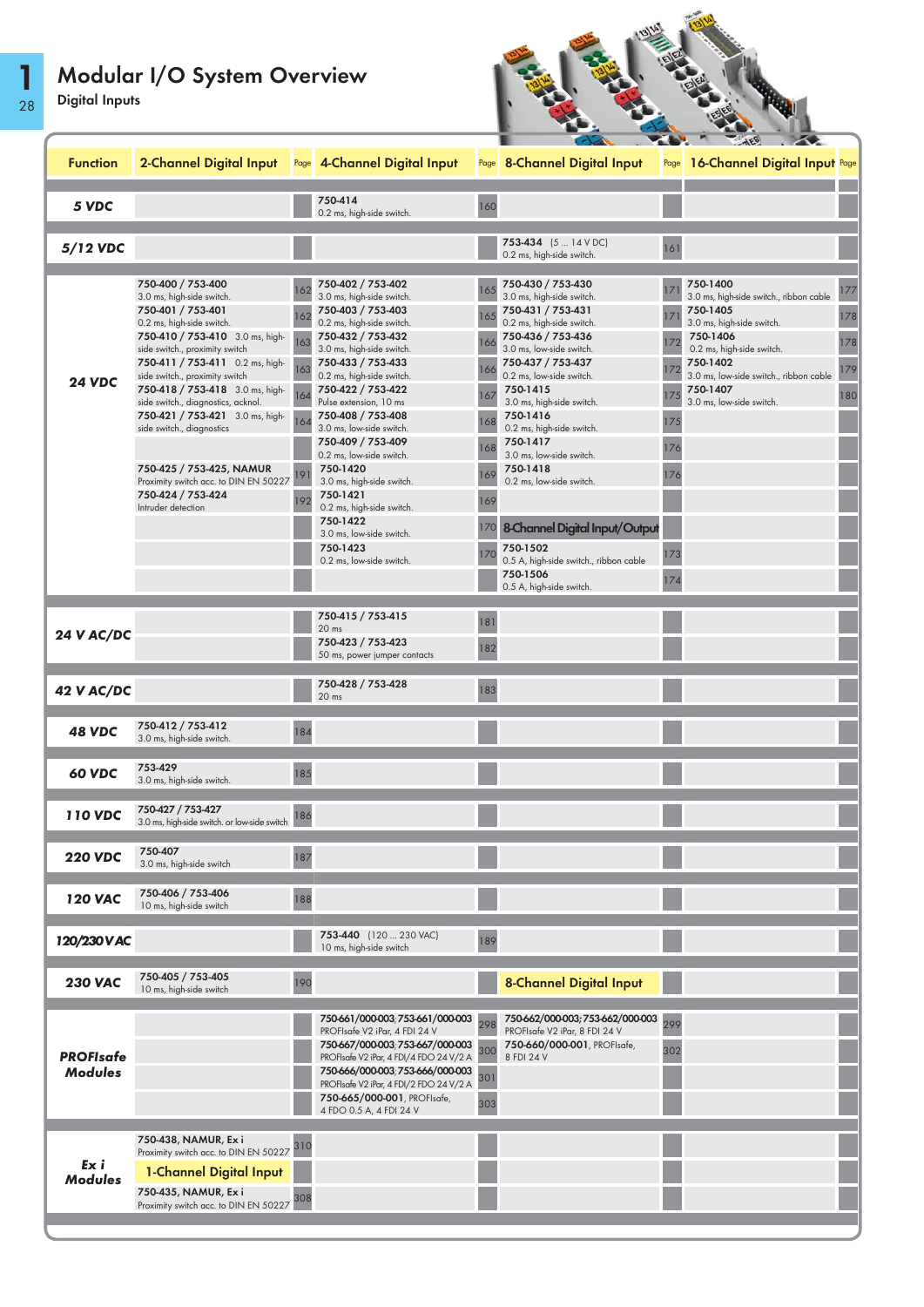Digital Outputs

| <b>Digital Outputs</b>             |                                                                                                                                                                                                                                                                                                                                                                                                                                   |                                 |                                                                                                                                                                                                                                                                                                                                |                          |                                                                                                                                                                                                                                                                                                                                                                                                                                           |                                 |                                                                                                                                                                                        |                          |
|------------------------------------|-----------------------------------------------------------------------------------------------------------------------------------------------------------------------------------------------------------------------------------------------------------------------------------------------------------------------------------------------------------------------------------------------------------------------------------|---------------------------------|--------------------------------------------------------------------------------------------------------------------------------------------------------------------------------------------------------------------------------------------------------------------------------------------------------------------------------|--------------------------|-------------------------------------------------------------------------------------------------------------------------------------------------------------------------------------------------------------------------------------------------------------------------------------------------------------------------------------------------------------------------------------------------------------------------------------------|---------------------------------|----------------------------------------------------------------------------------------------------------------------------------------------------------------------------------------|--------------------------|
| <b>Function</b>                    |                                                                                                                                                                                                                                                                                                                                                                                                                                   |                                 | 2-Channel Digital Output Page 4-Channel Digital Output Page                                                                                                                                                                                                                                                                    |                          | 8-Channel Digital Output                                                                                                                                                                                                                                                                                                                                                                                                                  |                                 | 16-Channel Digital Output                                                                                                                                                              |                          |
| 5 VDC                              |                                                                                                                                                                                                                                                                                                                                                                                                                                   |                                 | 750-519<br>High-side switch.                                                                                                                                                                                                                                                                                                   | 196                      |                                                                                                                                                                                                                                                                                                                                                                                                                                           |                                 |                                                                                                                                                                                        |                          |
| 5/12 VDC                           |                                                                                                                                                                                                                                                                                                                                                                                                                                   |                                 |                                                                                                                                                                                                                                                                                                                                |                          | 753-534 (5  14 VDC)<br>1 A, short-circuit protec., high-side switch.                                                                                                                                                                                                                                                                                                                                                                      | 197                             |                                                                                                                                                                                        |                          |
| <b>24 VDC</b>                      | 750-501 / 753-501 0.5 A,<br>short-circuit protec., high-side switch.<br>750-502 / 753-502 2.0 A,<br>short-circuit protec., high-side switch.<br>750-506 / 753-506 0.5 A with diagnos-<br>tics, short-circuit protec., high-side switch.<br>750-508 / 753-508 2.0 A with diagnos-<br>tics, short-circuit protec., high-side switch.                                                                                                | 198<br>1Q <sub>C</sub><br>200   | 750-504 / 753-504<br>0.5 A, short-circuit protec., high-side switch.<br>750-531 / 753-531 (2-conductor)<br>0.5 A, short-circuit protec., high-side switch.<br>750-516/753-516<br>Shortcircuit protec., low-side switch.<br>750-532 / 753-532 (2-conductor) 0.5 A with<br>diagnostics, short-circuit protec., high-side switch. | 202<br>203<br>204<br>205 | 750-530 / 753-530<br>0.5 A, short-circuit protec., high-side switch.<br>750-536 / 753-536<br>0.5 A, short-circuit protec., low-side switch.<br>750-537 0.5 A with diagnostics short-<br>circuit protec., high-side switch.<br>750-1515<br>0.5 A, high-side switch.<br>750-1516<br>0.5 A, low-side switch.<br>8-Channel Digital Input/Output<br>750-1502<br>0.5 A, high-side switch., ribbon cable<br>750-1506<br>0.5 A, high-side switch. | 206<br>207<br>208<br>209<br>210 | 750-1500<br>0.5 A, high-side switch., ribbon cable<br>750-1504<br>0.5 A, high-side switch.<br>750-1501<br>0.5 A, low-side switch., ribbon cable<br>750-1505<br>0.5 A, low-side switch. | 213<br>214<br>215<br>216 |
| 120/230 VAC                        |                                                                                                                                                                                                                                                                                                                                                                                                                                   |                                 | 753-540 (120  230 VAC)<br>0.25 A, high-side switch.                                                                                                                                                                                                                                                                            | 217                      |                                                                                                                                                                                                                                                                                                                                                                                                                                           |                                 |                                                                                                                                                                                        |                          |
| <b>230 V AC/DC</b>                 | 750-509 / 753-509<br>0.3 A, solid state relay                                                                                                                                                                                                                                                                                                                                                                                     | 218                             |                                                                                                                                                                                                                                                                                                                                |                          |                                                                                                                                                                                                                                                                                                                                                                                                                                           |                                 |                                                                                                                                                                                        |                          |
| <b>230 VAC</b>                     | 750-522 0.5 A, solid state relay<br>(3 A < 30 ms)                                                                                                                                                                                                                                                                                                                                                                                 | 219                             |                                                                                                                                                                                                                                                                                                                                |                          |                                                                                                                                                                                                                                                                                                                                                                                                                                           |                                 |                                                                                                                                                                                        |                          |
| Relay<br><b>Modules</b>            | 750-514 / 753-514 (2 changeover<br>contacts) potential free, 125 VAC, 0.5 A<br>750-517 / 753-517 (2 changeover<br>contacts) potential free, 230 VAC, 1 A<br>750-512 / 753-512 (2 make contacts)<br>non-floating, 230 VAC, 2 A<br>750-513 / 753-513 (2 make contacts)<br>potential free, 230 VAC, 2 A<br><b>1-Channel Digital Output</b><br>750-523 (Relay with manual operation)<br>potential free, 1 make contact, 230 VAC, 16 A | 220<br>221<br>222<br>223<br>224 |                                                                                                                                                                                                                                                                                                                                |                          |                                                                                                                                                                                                                                                                                                                                                                                                                                           |                                 |                                                                                                                                                                                        |                          |
| <b>PROFIsafe</b><br><b>Modules</b> |                                                                                                                                                                                                                                                                                                                                                                                                                                   |                                 | 750-667/000-003; 753-667/000-003<br>PROFIsafe V2 iPar, 4 FDI/4 FDO 24 V/2 A<br>750-666/000-003; 753-666/000-003<br>PROFIsafe V2 iPar, 4 FDI/2 FDO 24 V/2 A<br>750-665/000-001, PROFIsafe,<br>4 FDO 0.5 A, 4 FDI 24 V                                                                                                           | 300<br>301<br>303        |                                                                                                                                                                                                                                                                                                                                                                                                                                           |                                 |                                                                                                                                                                                        |                          |
| Ex i<br><b>Modules</b>             | 750-535, Ex i<br>Short-circuit protec., high-side switch.                                                                                                                                                                                                                                                                                                                                                                         | 312                             |                                                                                                                                                                                                                                                                                                                                |                          |                                                                                                                                                                                                                                                                                                                                                                                                                                           |                                 |                                                                                                                                                                                        |                          |
|                                    |                                                                                                                                                                                                                                                                                                                                                                                                                                   |                                 |                                                                                                                                                                                                                                                                                                                                |                          |                                                                                                                                                                                                                                                                                                                                                                                                                                           |                                 |                                                                                                                                                                                        |                          |

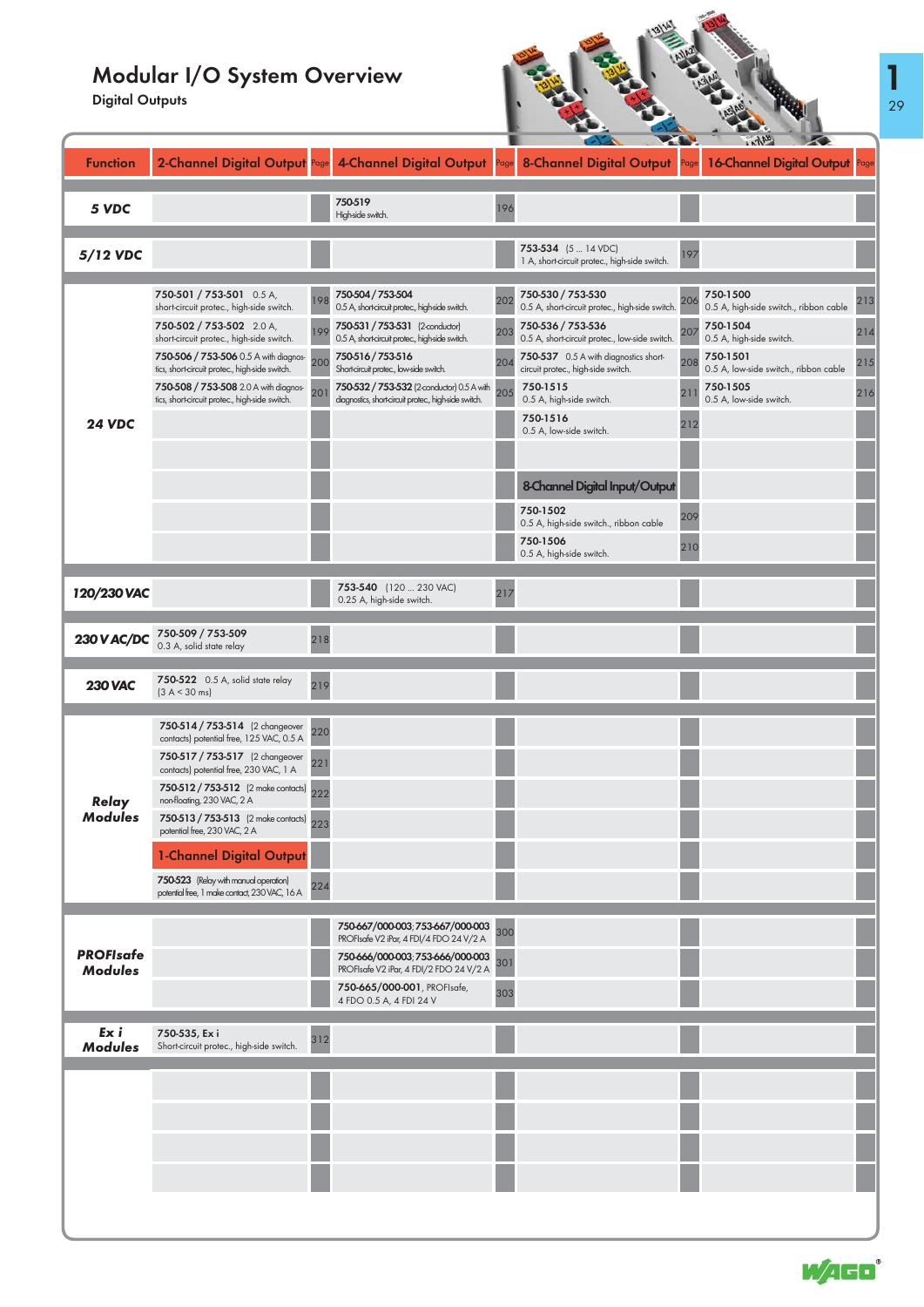30 Analog Inputs

1



|                      |                                                                 |      |                                          |      | D. |  |
|----------------------|-----------------------------------------------------------------|------|------------------------------------------|------|----|--|
| <b>Function</b>      | <b>2-Channel Analog Input</b>                                   | Page | <b>4-Channel Analog Input</b>            | Page |    |  |
|                      | 750-452 / 753-452                                               |      | 750-453 / 753-453                        |      |    |  |
|                      | Differential inputs                                             | 228  | Single-ended (S.E.)                      | 232  |    |  |
|                      | 750-465 / 753-465<br>Single-ended (S.E.)                        | 229  |                                          |      |    |  |
| $0 - 20$ mA          | 750-470                                                         | 230  |                                          |      |    |  |
|                      | Single-ended (S.E.), short-circuit protec.                      |      |                                          |      |    |  |
|                      | 750-472 / 753-472<br>Single-ended (S.E.), 16 bits               | 231  |                                          |      |    |  |
|                      | 750-480 / 753-480                                               | 233  |                                          |      |    |  |
|                      | Differential measurement inputs                                 |      |                                          |      |    |  |
|                      | 750-454 / 753-454                                               | 228  | 750-455 / 753-455                        | 232  |    |  |
|                      | Differential inputs                                             |      | Single-ended (S.E.)                      |      |    |  |
|                      | 750-466 / 753-466<br>Single-ended (S.E.)                        | 229  |                                          |      |    |  |
|                      | 750-473                                                         | 230  |                                          |      |    |  |
| $4 - 20 mA$          | Single-ended (S.E.), short-circuit protec.<br>750-474 / 753-474 |      |                                          |      |    |  |
|                      | Single-ended (S.E.), 16 bits                                    | 231  |                                          |      |    |  |
|                      | 750-492 / 753-492                                               | 234  |                                          |      |    |  |
|                      | Differential measurement inputs<br>750-482 / 753-482            |      |                                          |      |    |  |
|                      | Single-ended (S.E.), 16 bits, HART                              | 235  |                                          |      |    |  |
|                      | 750-475 / 753-475                                               |      |                                          |      |    |  |
| $0 - 1A$             | Differential inputs                                             | 236  |                                          |      |    |  |
|                      | 750-477 / 753-477                                               | 237  | 750-468                                  | 239  |    |  |
|                      | Differential inputs<br>750-467 / 753-467                        |      | Single-ended (S.E.)<br>750-459 / 753-459 |      |    |  |
| $0 - 10V$            | Single-ended (S.E.)                                             | 238  | Single-ended (S.E.)                      | 241  |    |  |
|                      | 750-478 / 753-478                                               | 240  |                                          |      |    |  |
|                      | Single-ended (S.E.), 16 bits                                    |      |                                          |      |    |  |
|                      | 750-456 / 753-456                                               | 242  | 750-457 / 753-457                        | 241  |    |  |
|                      | Differential inputs                                             |      | Single-ended (S.E.)                      |      |    |  |
| ±10V                 | 750-479 / 753-479<br>Differential measurement inputs            | 243  |                                          |      |    |  |
|                      | 750-476 / 753-476                                               | 240  |                                          |      |    |  |
|                      | Single-ended (S.E.), 16 bits                                    |      |                                          |      |    |  |
| $0 - 30V$            | 750-483 / 753-483<br>Differential measurement inputs            | 244  |                                          |      |    |  |
|                      |                                                                 |      |                                          |      |    |  |
|                      | 750-461 / 753-461                                               | 245  | 750-460                                  | 246  |    |  |
| <b>Modules for</b>   | PT100 / RTD / NTC 20kΩ                                          |      | Pt100 / RTD<br>750-463                   |      |    |  |
| <b>RTDs</b>          |                                                                 |      | 4AI RTD (Building Automation)            | 247  |    |  |
|                      |                                                                 |      | 750-464<br>NTC, Configurable             | 248  |    |  |
|                      |                                                                 |      |                                          |      |    |  |
|                      | 750-469 / 753-469                                               | 249  |                                          |      |    |  |
| <b>Thermocouples</b> | Sensor types: J, K, B, E, N, R, S, T, U, L                      |      |                                          |      |    |  |
|                      |                                                                 |      |                                          |      |    |  |
|                      | 750-493                                                         |      |                                          |      |    |  |
| Analog               | 3-Phase Power Measurement Module                                | 251  |                                          |      |    |  |
| <b>Special</b>       | 1-Channel Analog Input                                          |      |                                          |      |    |  |
| <b>Functions</b>     | 750-491                                                         |      |                                          |      |    |  |
|                      | Resistor Bridges (Strain Gauge)                                 | 250  |                                          |      |    |  |
|                      | 750-485, Ex i                                                   |      |                                          |      |    |  |
|                      | 4-20 mA, single-ended (S.E.)                                    | 314  |                                          |      |    |  |
| Ex i                 | 750-484, Ex i                                                   | 316  |                                          |      |    |  |
| <b>Modules</b>       | 4-20 mA, single-ended (S.E.), HART<br>750-481/003-000, Exi      |      |                                          |      |    |  |
|                      | <b>PT100 / RTD</b>                                              | 318  |                                          |      |    |  |
|                      | 750-487/003-000, Exi<br><b>TC</b>                               | 320  |                                          |      |    |  |
|                      |                                                                 |      |                                          |      |    |  |
|                      |                                                                 |      |                                          |      |    |  |
|                      |                                                                 |      |                                          |      |    |  |
|                      |                                                                 |      |                                          |      |    |  |
|                      |                                                                 |      |                                          |      |    |  |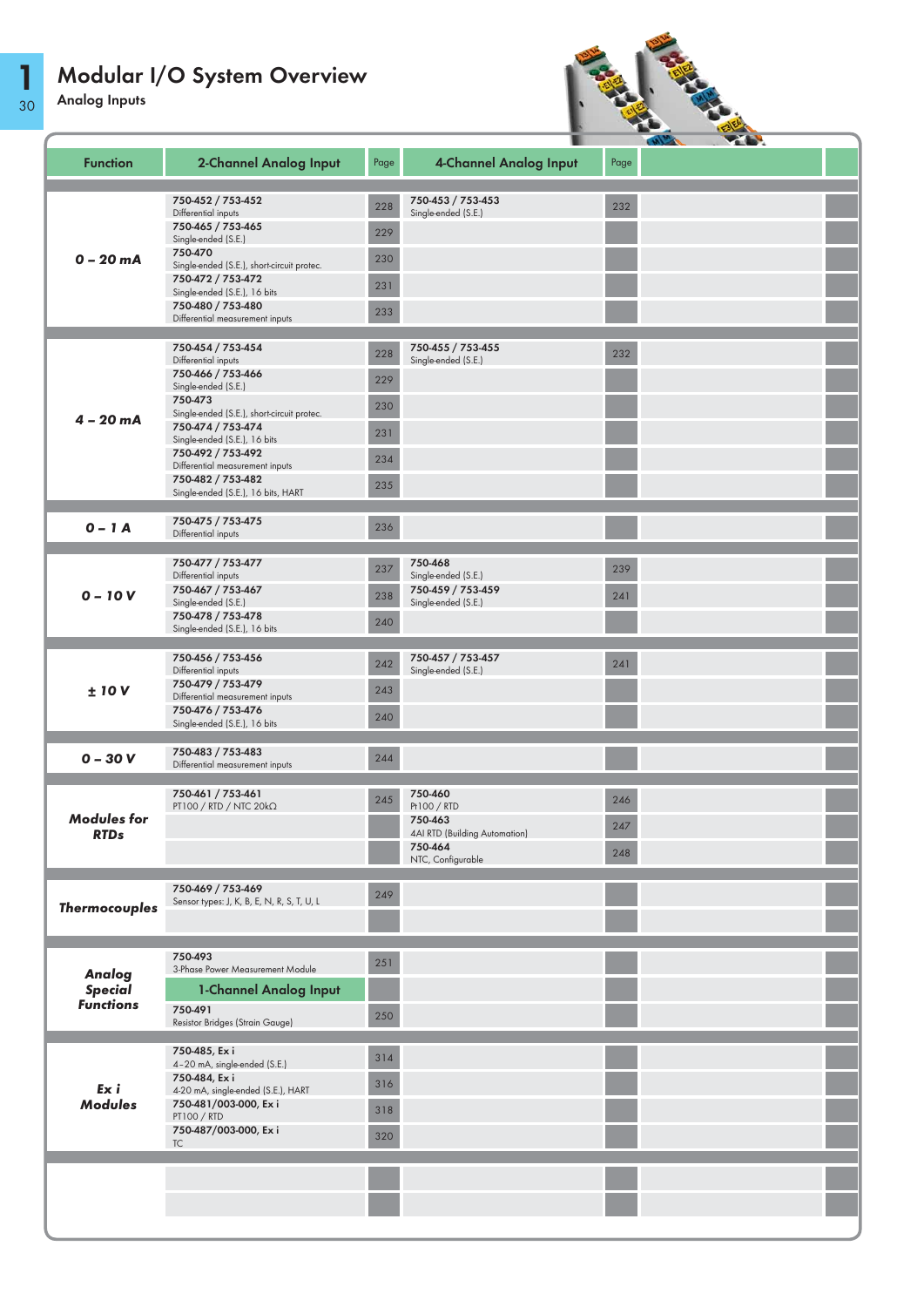Analog Outputs



|                 |                            |      | T                       |      | <b>YOU</b><br><b>Cover</b> |  |
|-----------------|----------------------------|------|-------------------------|------|----------------------------|--|
| <b>Function</b> | 2-Channel Analog Output    | Page | 4-Channel Analog Output | Page |                            |  |
|                 |                            |      |                         |      |                            |  |
|                 |                            |      |                         |      |                            |  |
|                 | 750-552 / 753-552          | 254  | 750-553 / 753-553       | 256  |                            |  |
|                 |                            |      |                         |      |                            |  |
| $0 - 20$ mA     |                            |      |                         |      |                            |  |
|                 |                            |      |                         |      |                            |  |
|                 |                            |      |                         |      |                            |  |
|                 |                            |      |                         |      |                            |  |
|                 |                            |      |                         |      |                            |  |
|                 | 750-554 / 753-554          | 254  | 750-555 / 753-555       | 256  |                            |  |
|                 |                            |      |                         |      |                            |  |
| $4 - 20$ mA     |                            |      |                         |      |                            |  |
|                 |                            |      |                         |      |                            |  |
|                 |                            |      |                         |      |                            |  |
|                 |                            |      |                         |      |                            |  |
|                 | 750-563                    |      |                         |      |                            |  |
|                 |                            | 255  |                         |      |                            |  |
|                 |                            |      |                         |      |                            |  |
| $0/4 - 20$ mA   |                            |      |                         |      |                            |  |
|                 |                            |      |                         |      |                            |  |
|                 |                            |      |                         |      |                            |  |
|                 |                            |      |                         |      |                            |  |
|                 | 750-550 / 753-550          | 257  | 750-559 / 753-559       | 259  |                            |  |
|                 |                            |      |                         |      |                            |  |
| $0 - 10V$       | 750-560                    | 260  |                         |      |                            |  |
|                 | 10 bits, 100 mW, 24 V      |      |                         |      |                            |  |
|                 |                            |      |                         |      |                            |  |
|                 |                            |      |                         |      |                            |  |
|                 |                            |      |                         |      |                            |  |
|                 | 750-556 / 753-556          | 257  | 750-557 / 753-557       | 259  |                            |  |
|                 |                            |      |                         |      |                            |  |
| $\pm$ 10 V      |                            |      |                         |      |                            |  |
|                 |                            |      |                         |      |                            |  |
|                 |                            |      |                         |      |                            |  |
|                 |                            |      |                         |      |                            |  |
|                 | 750-562                    | 258  |                         |      |                            |  |
|                 |                            |      |                         |      |                            |  |
| $0 V/t$ 10 $V$  |                            |      |                         |      |                            |  |
|                 |                            |      |                         |      |                            |  |
|                 |                            |      |                         |      |                            |  |
|                 |                            |      |                         |      |                            |  |
|                 |                            |      |                         |      |                            |  |
|                 | 750-585, Ex i<br>$0-20$ mA | 322  |                         |      |                            |  |
| Ex i            |                            |      |                         |      |                            |  |
| <b>Modules</b>  |                            |      |                         |      |                            |  |
|                 |                            |      |                         |      |                            |  |
|                 |                            |      |                         |      |                            |  |
|                 |                            |      |                         |      |                            |  |
|                 |                            |      |                         |      |                            |  |
|                 |                            |      |                         |      |                            |  |
|                 |                            |      |                         |      |                            |  |
|                 |                            |      |                         |      |                            |  |
|                 |                            |      |                         |      |                            |  |
|                 |                            |      |                         |      |                            |  |
|                 |                            |      |                         |      |                            |  |
|                 |                            |      |                         |      |                            |  |
|                 |                            |      |                         |      |                            |  |
|                 |                            |      |                         |      |                            |  |
|                 |                            |      |                         |      |                            |  |
|                 |                            |      |                         |      |                            |  |
|                 |                            |      |                         |      |                            |  |
|                 |                            |      |                         |      |                            |  |
|                 |                            |      |                         |      |                            |  |
|                 |                            |      |                         |      |                            |  |
|                 |                            |      |                         |      |                            |  |
|                 |                            |      |                         |      |                            |  |



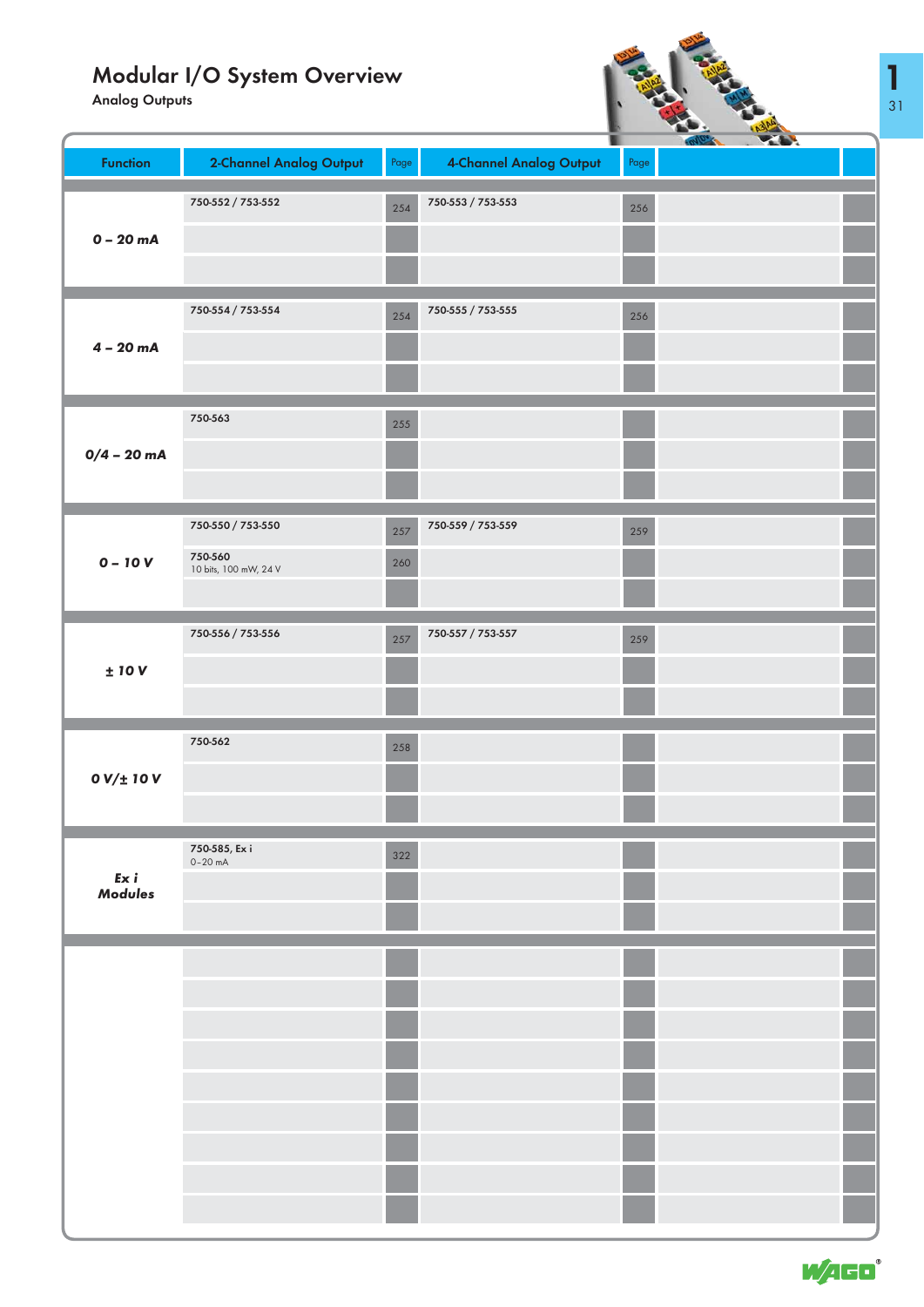$\mathcal{C}$ 

1



| <b>Function</b>                               | <b>Specialty Module</b>                                                                            | Page       | <b>Specialty Module</b>                                                                | Page       |
|-----------------------------------------------|----------------------------------------------------------------------------------------------------|------------|----------------------------------------------------------------------------------------|------------|
| <b>Counter Modules</b>                        | 750-404 / 753-404<br>Up/Down Counter, 24 VDC, 100 kHz                                              | 264        | 750-638 / 753-638, 2-Channel-<br>Up/Down Counter, 24 VDC/16 bits /500 Hz               | 265        |
| <b>Pulse Width Module</b>                     | 750-511, 2-Channel Pulse Width Module,<br>24 VDC, short-circuit protec., pos. switch.              | 266        |                                                                                        |            |
| <b>Distance and Angle Measurement Modules</b> | 750-630<br>SSI Transmitter Interface<br>750-637,                                                   | 267<br>269 | 750-631/000-004<br>Incremental Encoder Interface<br>750-635 / 753-635                  | 268<br>270 |
|                                               | Incremental Encoder Interface                                                                      |            | Digital Impulse Interface                                                              |            |
|                                               | 750-650 / 753-650<br>Serial Interface RS-232 C                                                     | 271        | 750-653 / 753-653<br>Serial Interface RS-485                                           | 272        |
| <b>Serial Interface</b>                       | 750-651<br>TTY Interface 20 mA Current Loop                                                        | 273        | 750-654<br>Data Exchange Module                                                        | 274        |
|                                               | 750-652<br>Serial Interface RS-232 C/RS-485                                                        | 275        |                                                                                        |            |
| <b>KNX/EIB/TP1 Module</b>                     | 753-646<br>KNX/EIB/TP1 Module                                                                      | 276        |                                                                                        |            |
| <b>DALI/DSI Master Module</b>                 | 750-641<br>DALI/DSI Master Module                                                                  | 277        |                                                                                        |            |
| <b>RF Modules</b>                             | 750-642<br>EnOcean Radio Receiver Module                                                           | 278        | 750-644<br>Bluetooth <sup>®</sup> RF-Transceiver                                       | 279        |
| <b>MP-Bus Master Module</b>                   | 750-643<br>MP-Bus Master Module                                                                    | 280        |                                                                                        |            |
| <b>RTC Module</b>                             | 750-640<br>RTC Module, Real-Time Clock                                                             | 281        |                                                                                        |            |
| <b>AS-Interface Master Module</b>             | 750-655<br>AS-Interface Master                                                                     | 283        |                                                                                        |            |
| <b>IO-Link Master Module</b>                  | 750-657<br><b>IO-Link Master</b>                                                                   | 285        |                                                                                        |            |
| <b>Vibration Monitoring</b>                   | 750-645, 2-Channel Vibration Velocity/<br>Bearing Condition Monitoring VIB I/O                     | 287        |                                                                                        |            |
|                                               | 750-670<br>Stepper Controller RS-422, 24 V, 20 mA                                                  | 288        | 750-671<br>Stepper Controller 24 V, 1.5 A                                              | 289        |
| <b>Stepper Modules</b>                        | 750-672<br>Stepper Controller 70 V, 7.5 A, 6 IN, 2 OUT                                             | 290        | 750-673 Servo Stepper Controller 70 V, 7.5 A,<br>6 IN, 2 OUT                           | 292        |
| <b>DC-Drive Controller</b>                    | 750-636<br>DC-Drive Controller, 24 V, 5 A                                                          | 295        |                                                                                        |            |
|                                               | 750-661/000-003 753-661/000-003<br>PROFIsafe V2 iPar, 4 FDI 24 V                                   | 298        | 750-662/000-003;753-662/000-003<br>PROFIsafe V2 iPar, 8 FDI 24 V                       | 299        |
| <b>PROFIsafe Modules</b>                      | 750-667/000-003 ; 753-667/000-003<br>PROFIsafe V2 iPar, 4 FDI/4 FDO 24 V/2 A                       | 300        | 750-666/000-003; 753-666/000-003<br>PROFIsafe V2 iPar, 4 FDI/2 FDO 24 V/2 A            | 301        |
|                                               | 750-660/000-001, PROFIsafe,<br>8 FDI 24 V                                                          | 302        | 750-665/000-001, PROFIsafe,<br>4 FDO 0.5 A, 4 FDI 24 V                                 | 303        |
|                                               | 750-438, NAMUR, Ex i                                                                               | 310        | 750-435, NAMUR, Ex i                                                                   | 308        |
|                                               | Proximity switch acc. to DIN EN 50227<br>750-535, Ex i<br>Short-circuit protec., high-side switch. | 312        | Proximity switch acc. to DIN EN 50227<br>750-485, Ex i<br>4-20 mA, Single-ended (S.E.) | 314        |
| <b>ExiModules</b>                             | 750-481/003-000, Ex i<br>Pt100 / RTD                                                               | 318        | 750-484, Ex i<br>4-20 mA, Single-ended (S.E.), HART                                    | 316        |
|                                               | 750-487/003-000, Exi<br>TC                                                                         | 320        | 750-585, Ex i<br>$0 - 20$ mA                                                           | 322        |
|                                               | 750-633<br>Up/Down Counter, 24 VDC, 100 kHz                                                        | 324        | 750-606; 750-625/000-001<br><b>Ex i Supply Module</b>                                  | 306        |